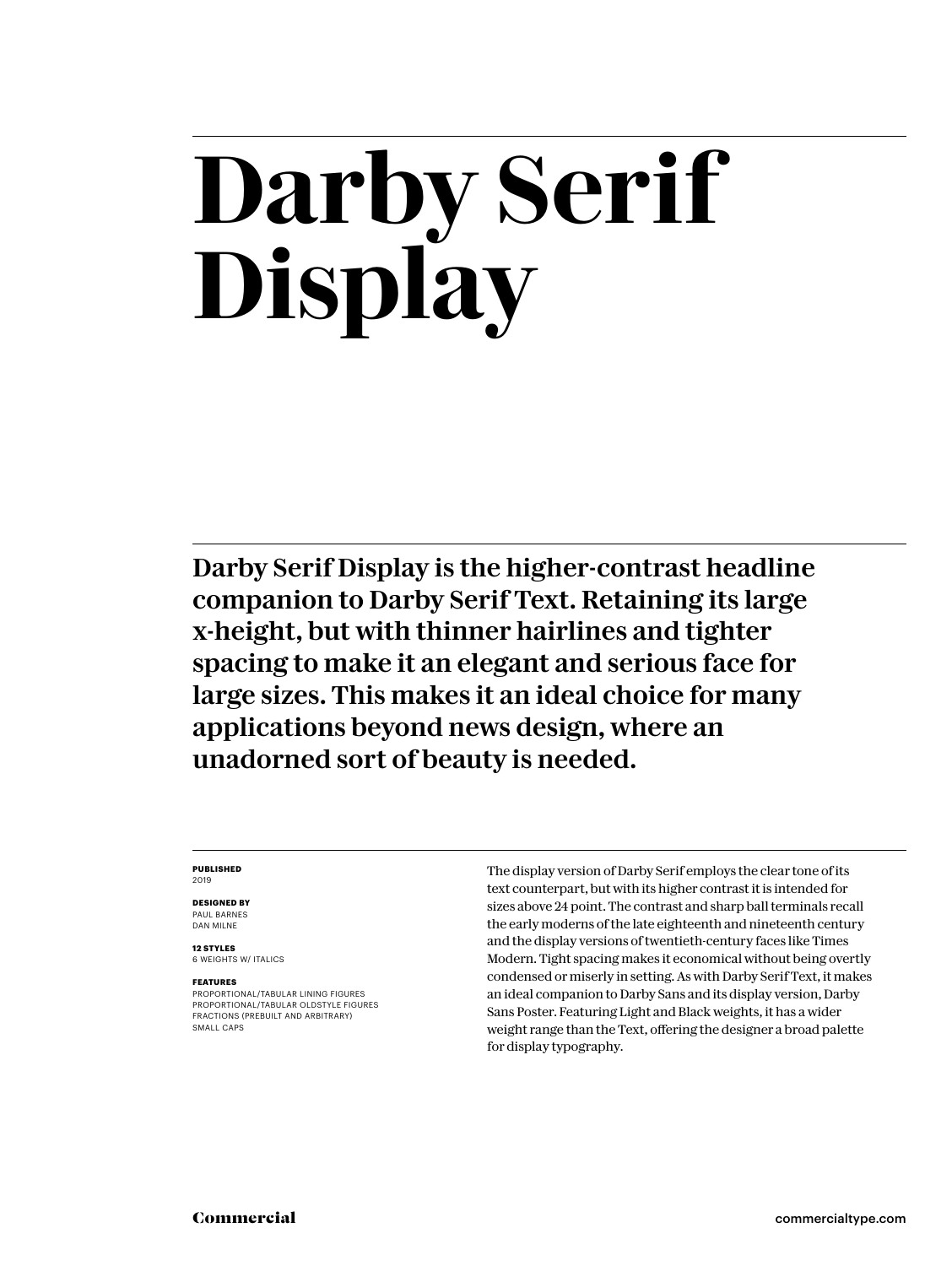Darby Serif Display Light *Darby Serif Display Light Italic* Darby Serif Display Regular *Darby Serif Display Regular Italic* Darby Serif Display Medium *Darby Serif Display Medium Italic* **Darby Serif Display Semibold** *Darby Serif Display Semibold Italic* **Darby Serif Display Bold** *Darby Serif Display Bold Italic* Darby Serif Display Black *Darby Serif Display Black Italic*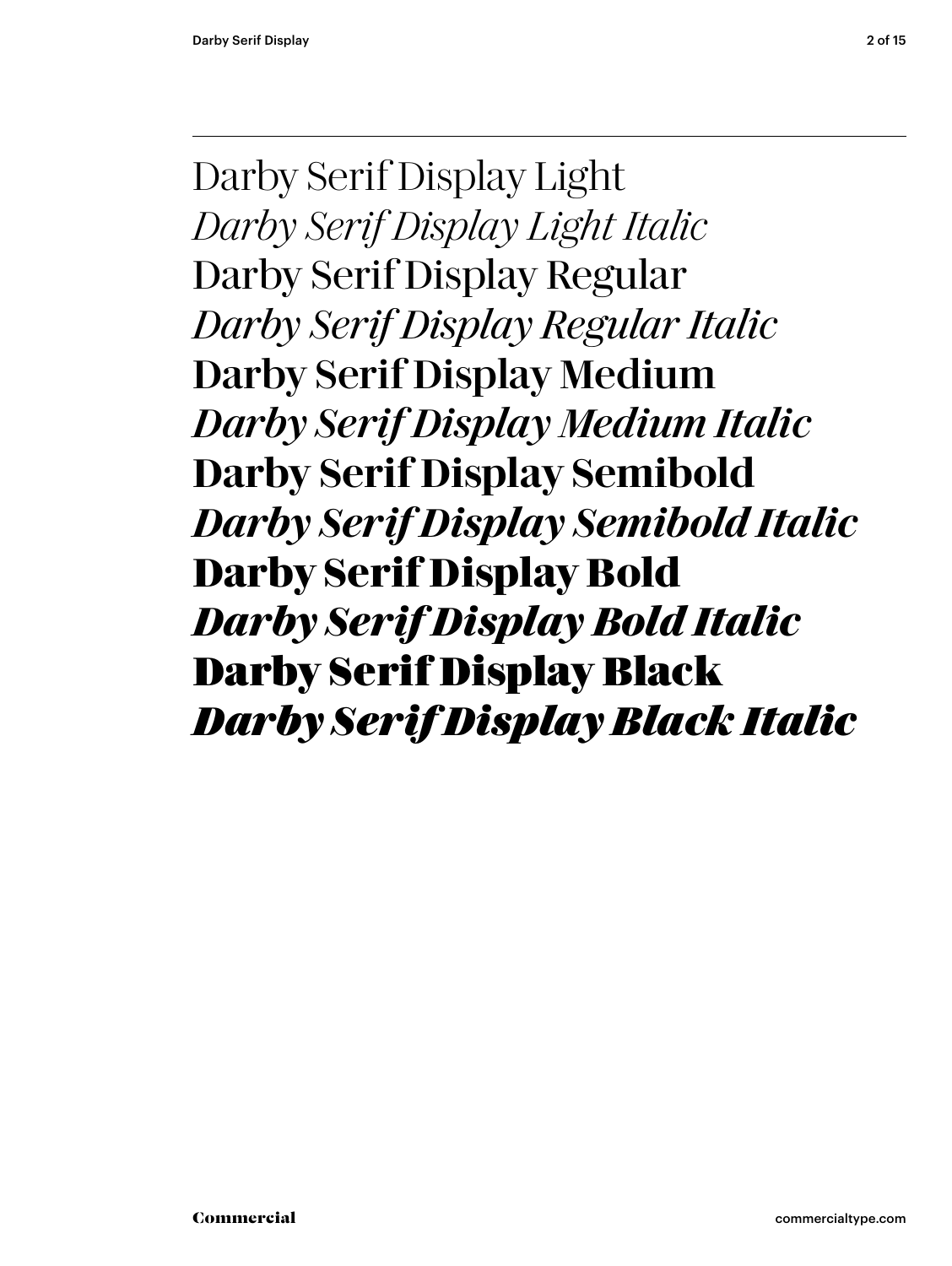# MIMOŘÁDNÝ Saundersfoot

DARBY SERIF DISPLAY LIGHT, 70 PT

## *TRAJECTORY Généralement*

DARBY SERIF DISPLAY LIGHT ITALIC, 70 PT

### EXPRESSIVE Pijlinktvissen DARBY SERIF DISPLAY REGULAR, 70 PT

# *UFFICIALITÀ International*

DARBY SERIF DISPLAY REGULAR ITALIC, 70 PT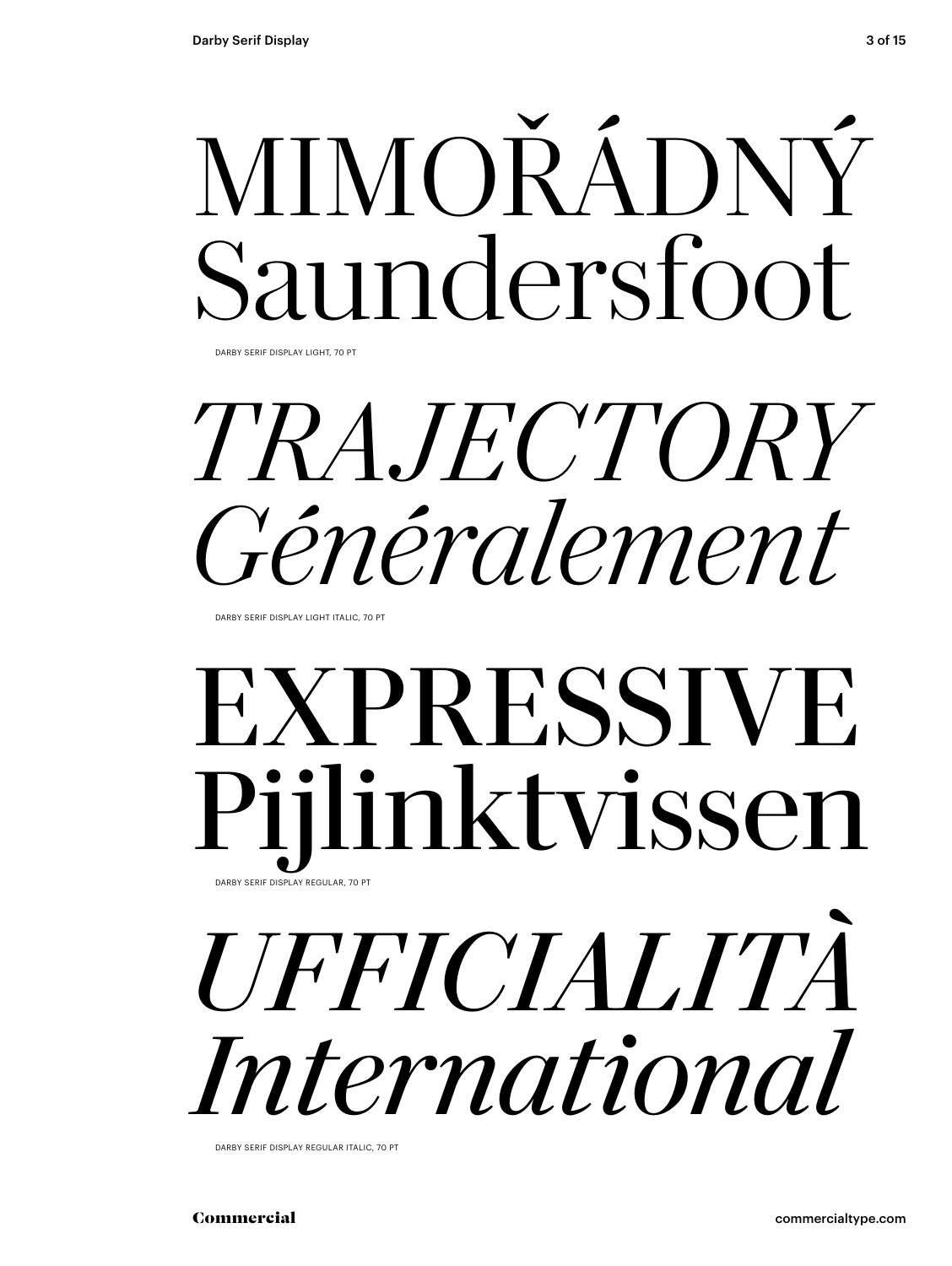### ADVOCATES Europarådet DARBY SERIF DISPLAY MEDIUM, 70 PT

### *CONTINENT Straßenbahn* DARBY SERIF DISPLAY MEDIUM ITALIC, 70

# **FEJLŐDÉST Shearwaters**

DARBY SERIF DISPLAY SEMIBOLD, 70 PT

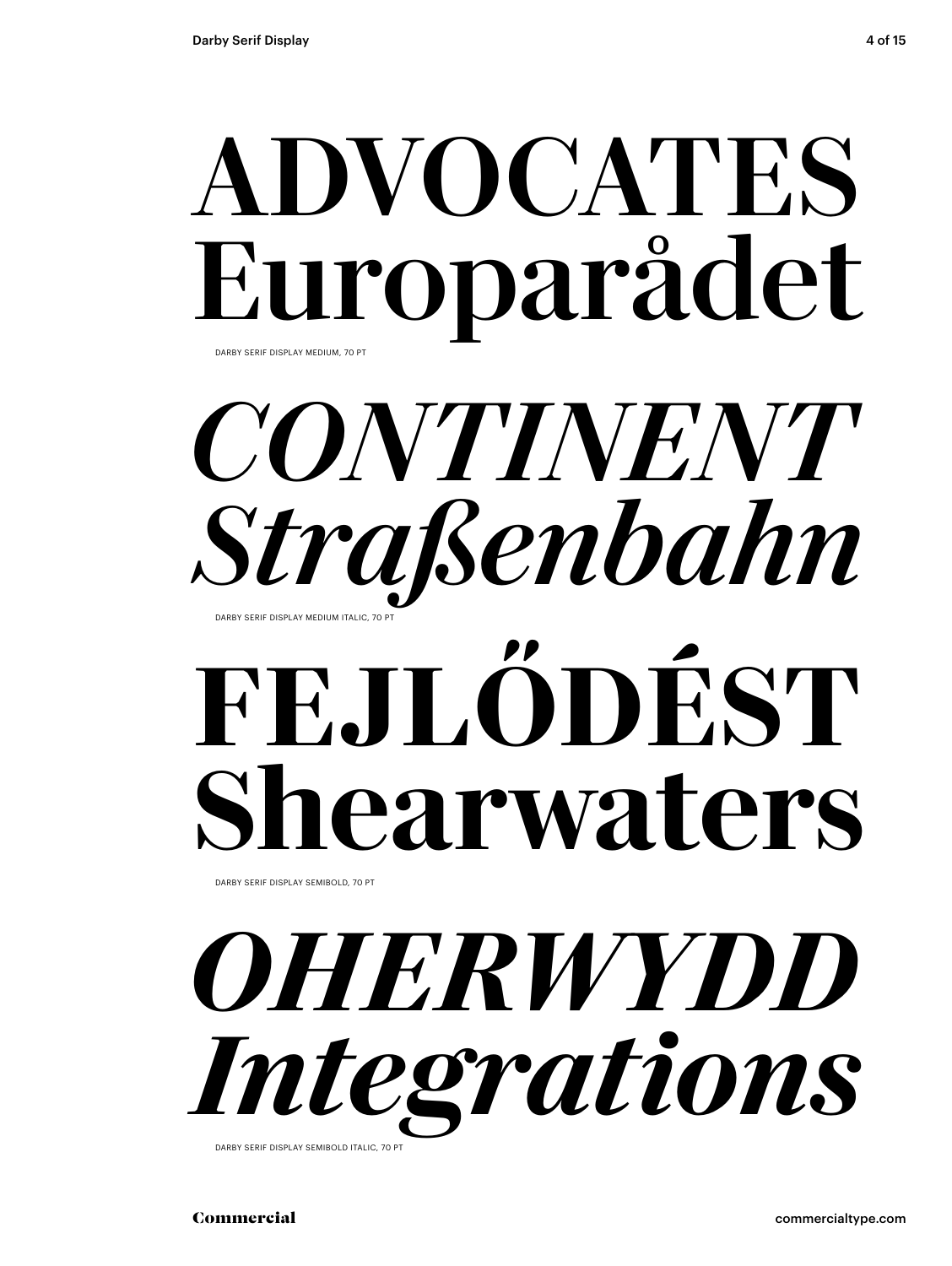## **BIZANTINO Revolutions**

DARBY SERIF DISPLAY BOLD, 70 PT

*EXISTENCE Partidários*

DARBY SERIF DISPLAY BOLD ITALIC, 70 PT

## OFFICALLY rirkni

DARBY SERIF DISPLAY BLACK, 70 PT [ALTERNATE C]

## *NAGDULOT Concentric*

DARBY SERIF DISPLAY BLACK ITALIC, 70 PT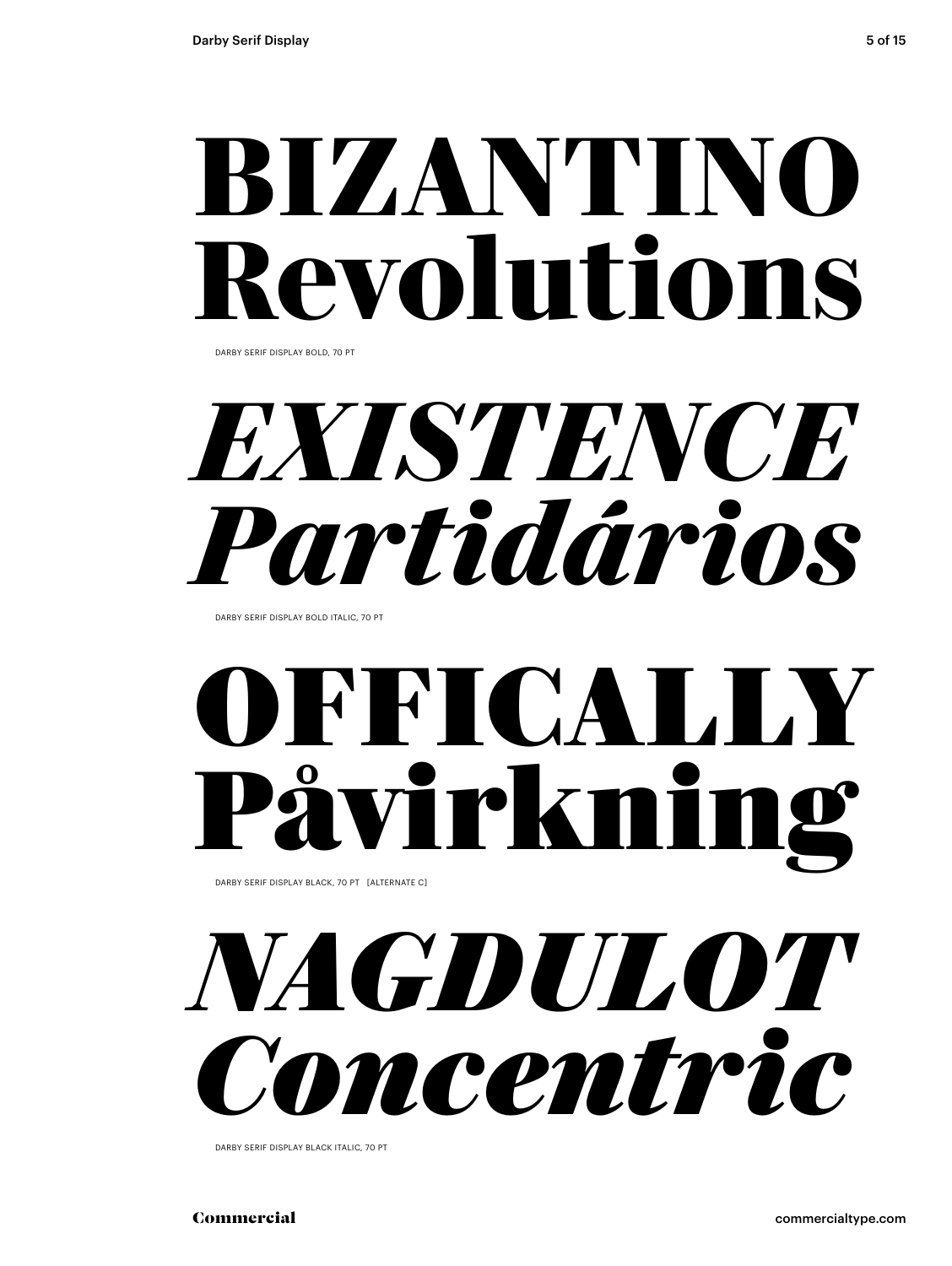### Middelalder befæstning INSTITUIÇÃO ESTATAL *Broad variation in ability*

DARBY SERIF DISPLAY LIGHT, LIGHT ITALIC.

### 17 high quality varietals £16.7 BILLION EFFORT *More conciliatory ethics* .<br>ARBY SERIF DISPLAY REGULAR, REGULAR ITALIC, 40 PT

### New legislative agenda UNDERLYING IDEALS *I ddarparu fframwaith*

.<br>DARBY SERIE DISPLAY MEDILIM, MEDILIM ITALIC, 40

### **Ushering in a new age SA IKA-21 SIGLO, ANG** *2.75 tons of rare metal*

DISPLAY SEMIBOLD, SEMIBOLD ITALIC, 40 PT [PROPORTIONAL OLDSTYLE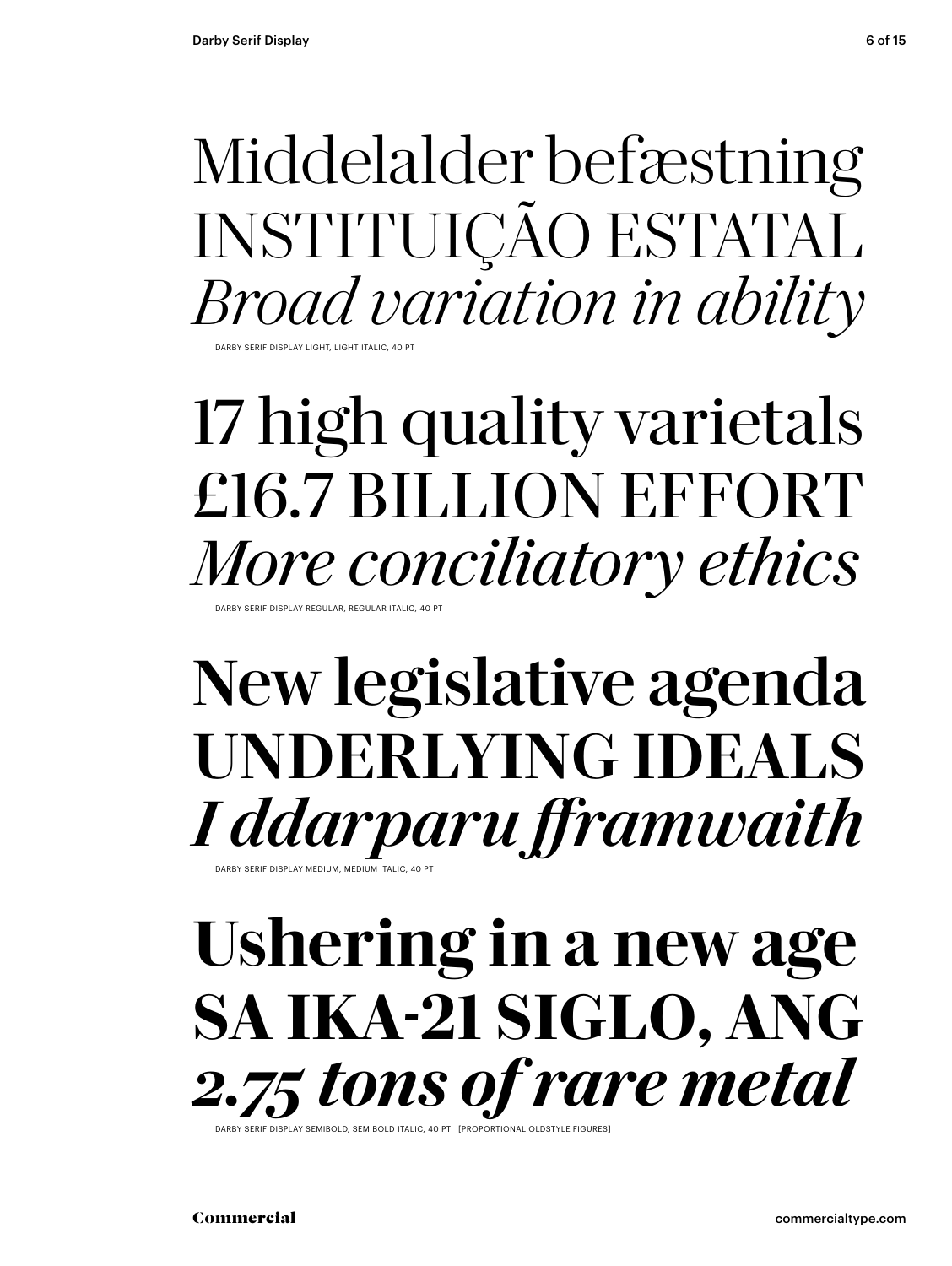### **Found new republics A SIMPLE BRIEFING** *Oft sögð liggja suður* DARBY SERIF DISPLAY BOLD, BOLD ITALIC, 40 PT

### Xi wħud mill-eqdem PRECIZAN IZRIČAJ *New first responder*

DARBY SERIF DISPLAY BLACK, BLACK ITALIC, 40 PT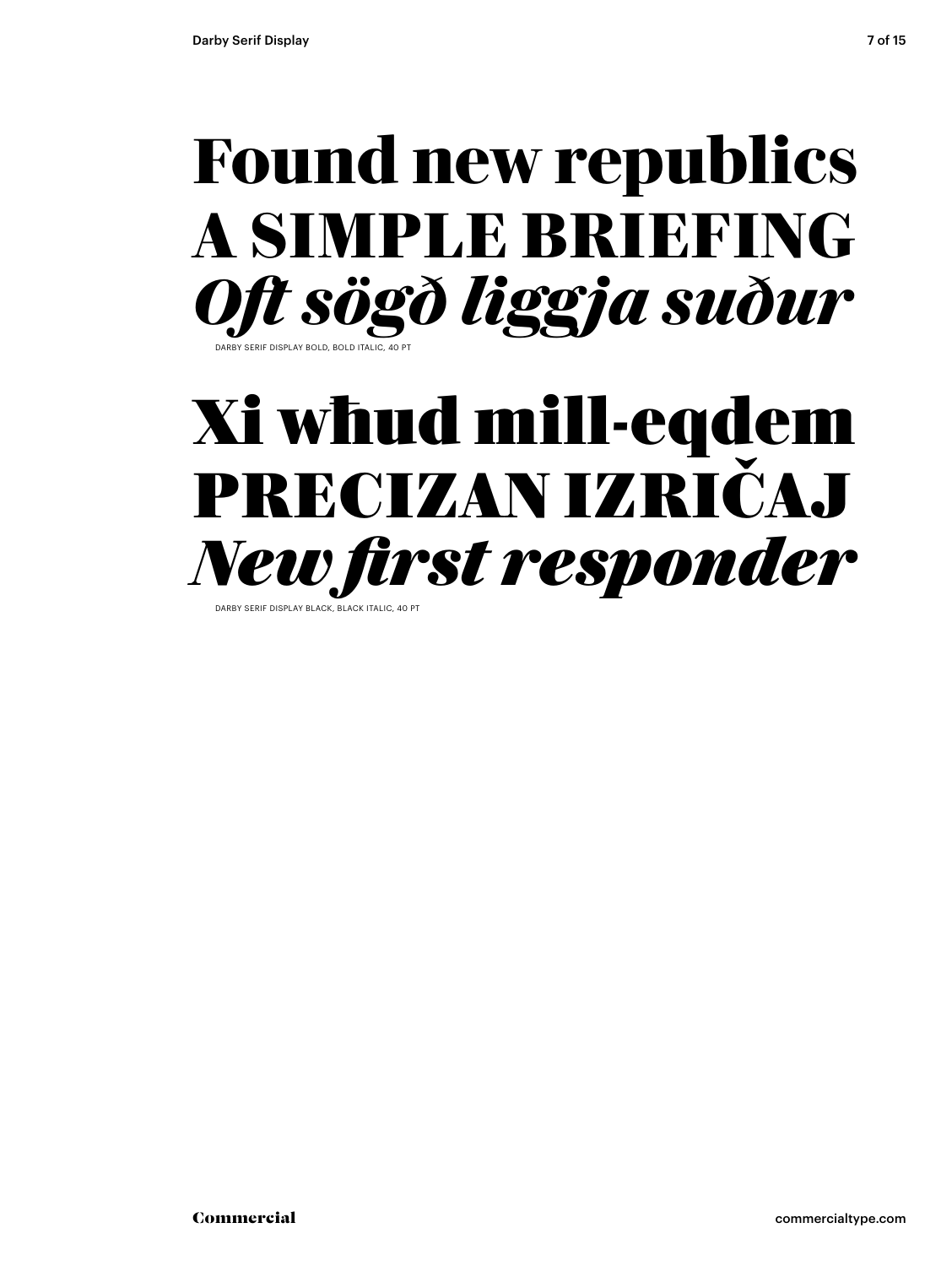IT'S NOW 30% MORE AERODYNAMIC Abundant element in the Earth's crust *LOS PRIMEROS ESTADOS SURGIERON Amikor az ősember használatba vette az*

DARBY SERIF DISPLAY LIGHT, LIGHT ITALIC, 25 PT

IL SUO CARATTERE QUANTITATIVO Och spelade amatörteater på fritiden *REUSED MANY OF THEIR PRELUDES Spectacular collision of her past works* DARBY SERIF DISPLAY REGULAR, REGULAR ITALIC, 25 PT

A NEW & POWERFUL HYPOTHESIS Reinstitute the 2006 nasa programs *ALGEMEEN IN NEDERLAND GELDT Méthodique pour la jeune génération*

DARBY SERIF DISPLAY MEDIUM, MEDIUM ITALIC, 25 PT [PROPORTIONAL OLDSTYLE FIGURES, ALTERNATE C]

**ONLY BARGAINING AGREEMENTS Ausmaß und Lage der Lagerstätten** *REVIVED PROMOTIONAL FINESSE Jejich lichotek, což má pro všechny*

DARBY SERIF DISPLAY SEMIBOLD, SEMIBOLD ITALIC, 25 PT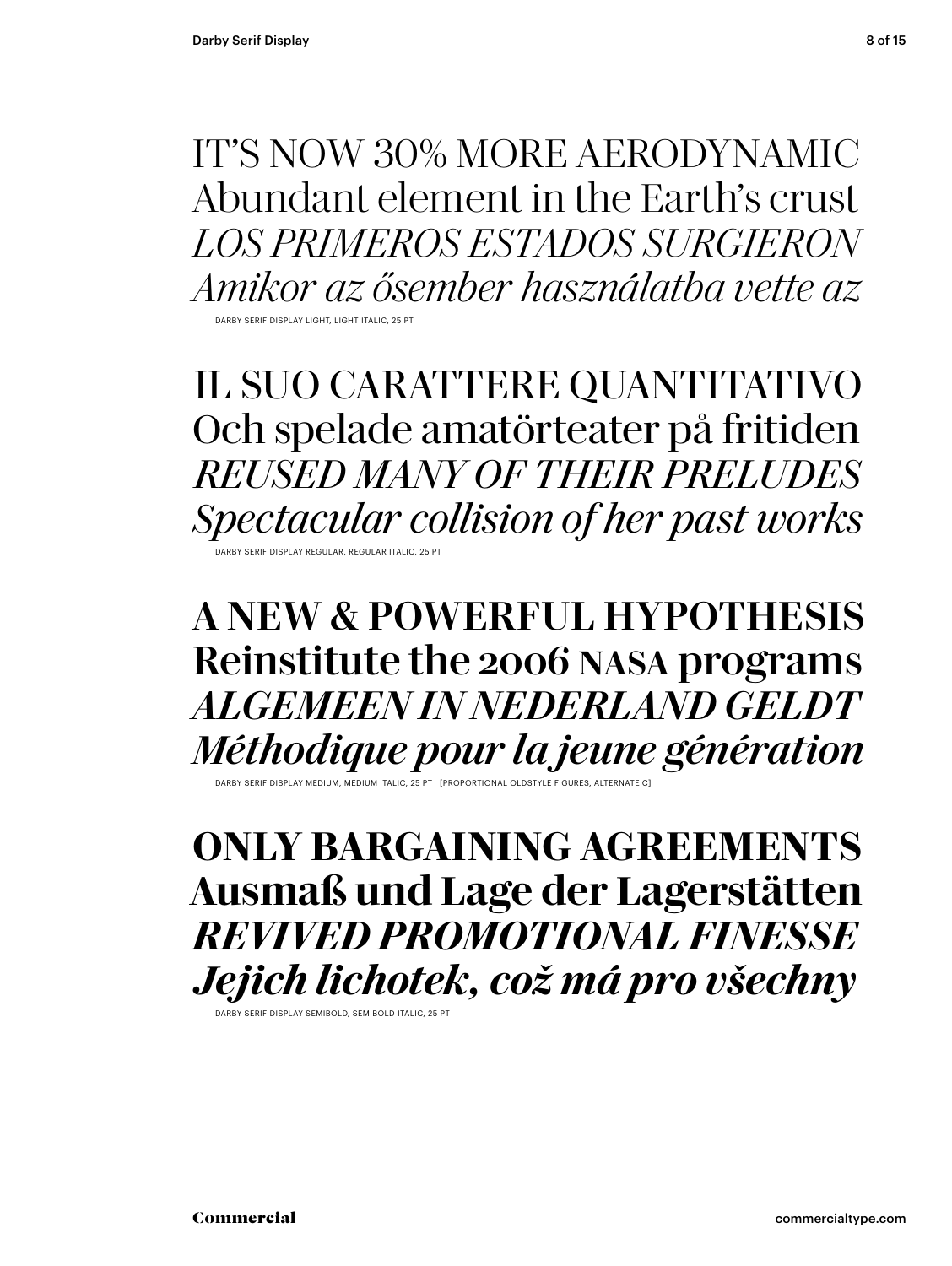#### **SINAMA SA IDROHENO BINUBUO Quartos of uncertain provenance** *HE RARELY PERFORMS IN ROME A name alluded to several legends*

DARBY SERIE DISPLAY BOLD, BOLD ITALIC, 25 P

#### NOTABLE TRADITION IN CHINA Se convocaron anticipadamente *DEN ANDEN DAG I FEBRUAR 1771 Synthetic crystalline formation*

DARBY SERIF DISPLAY BLACK, BLACK ITALIC, 25 PT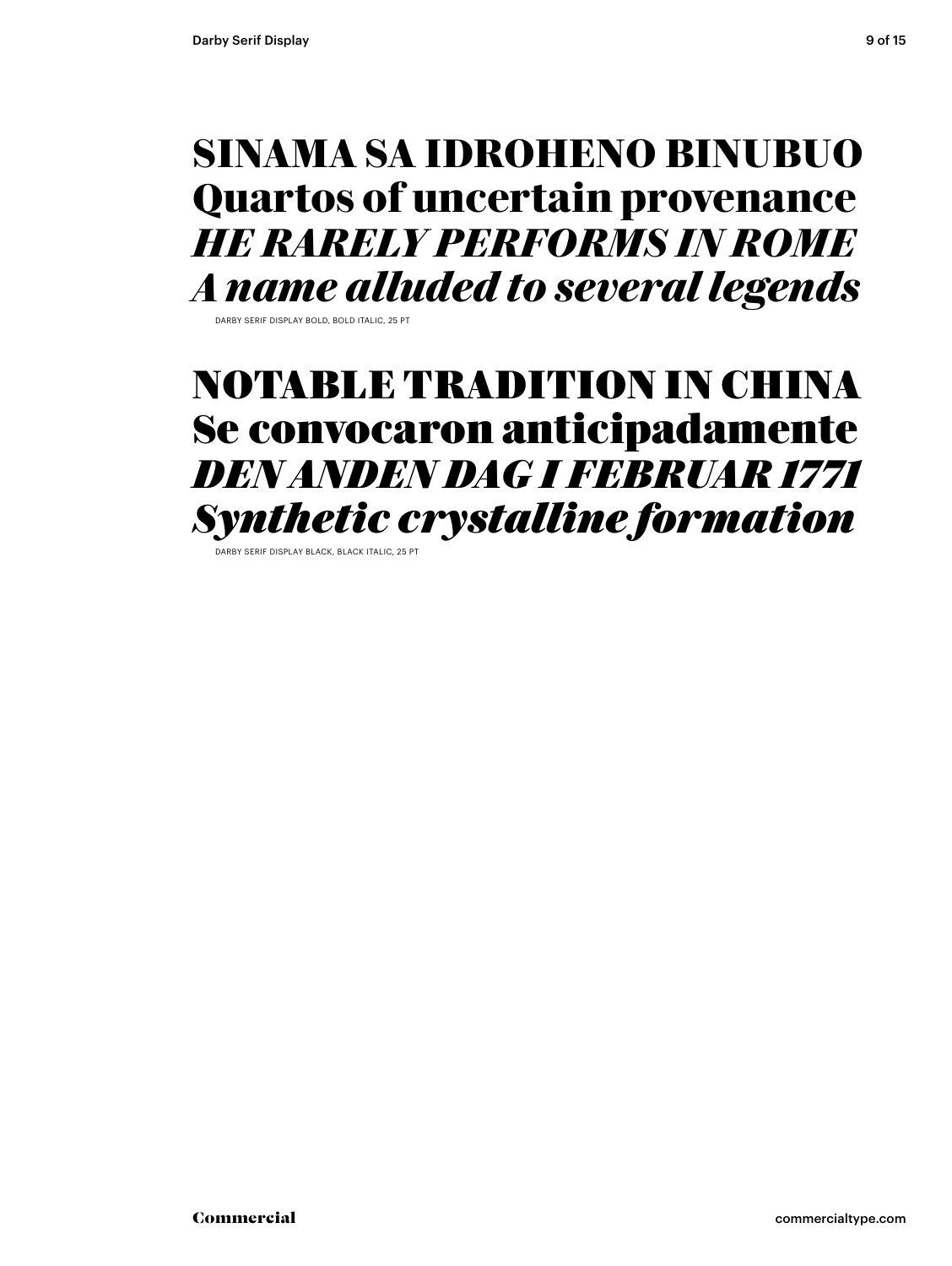# Professionalizes

DARBY SERIF DISPLAY LIGHT, 60 PT

#### Caractéristique DARBY SERIF DISPLAY REGULAR, 60 PT

enerationally DARBY SERIF DISPLAY MEDIUM, 60 PT

### **Consequential** DARBY SERIF DISPLAY SEMIBOLD, 60 PT [ALTERNATE C]

## **Identification**

DARBY SERIF DISPLAY BOLD, 60 PT

## tisfierande

DARBY SERIF DISPLAY BLACK, 60 PT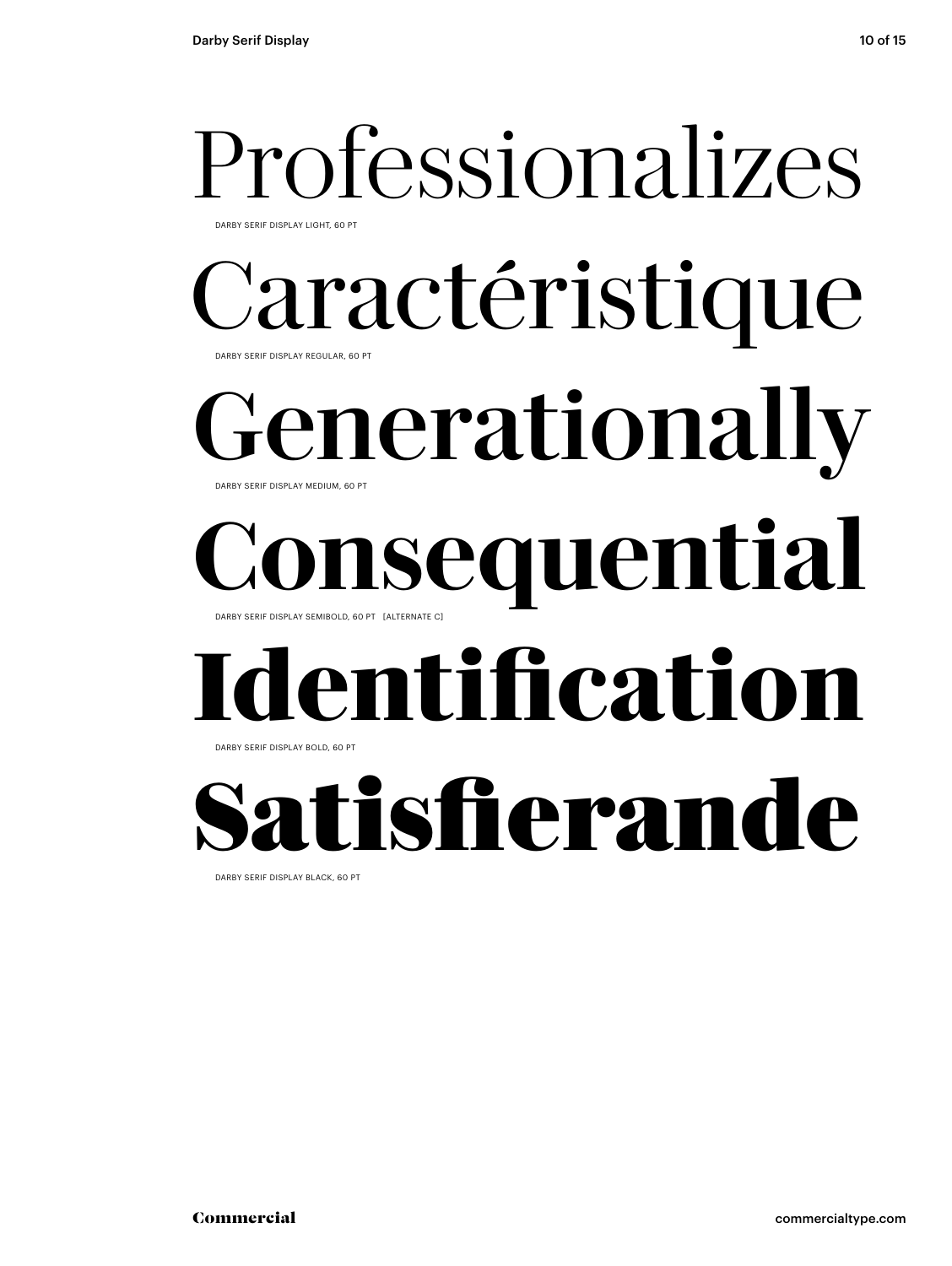

DARBY SERIF DISPLAY LIGHT ITALIC, 60 PT



*Certificaciones* DARBY SERIF DISPLAY MEDIUM ITALIC, 60 PT



DARBY SERIF DISPLAY SEMIBOLD ITALIC, 60 PT



DARBY SERIF DISPLAY BOLD ITALIC, 60 PT



DARBY SERIF DISPLAY BLACK ITALIC, 60 PT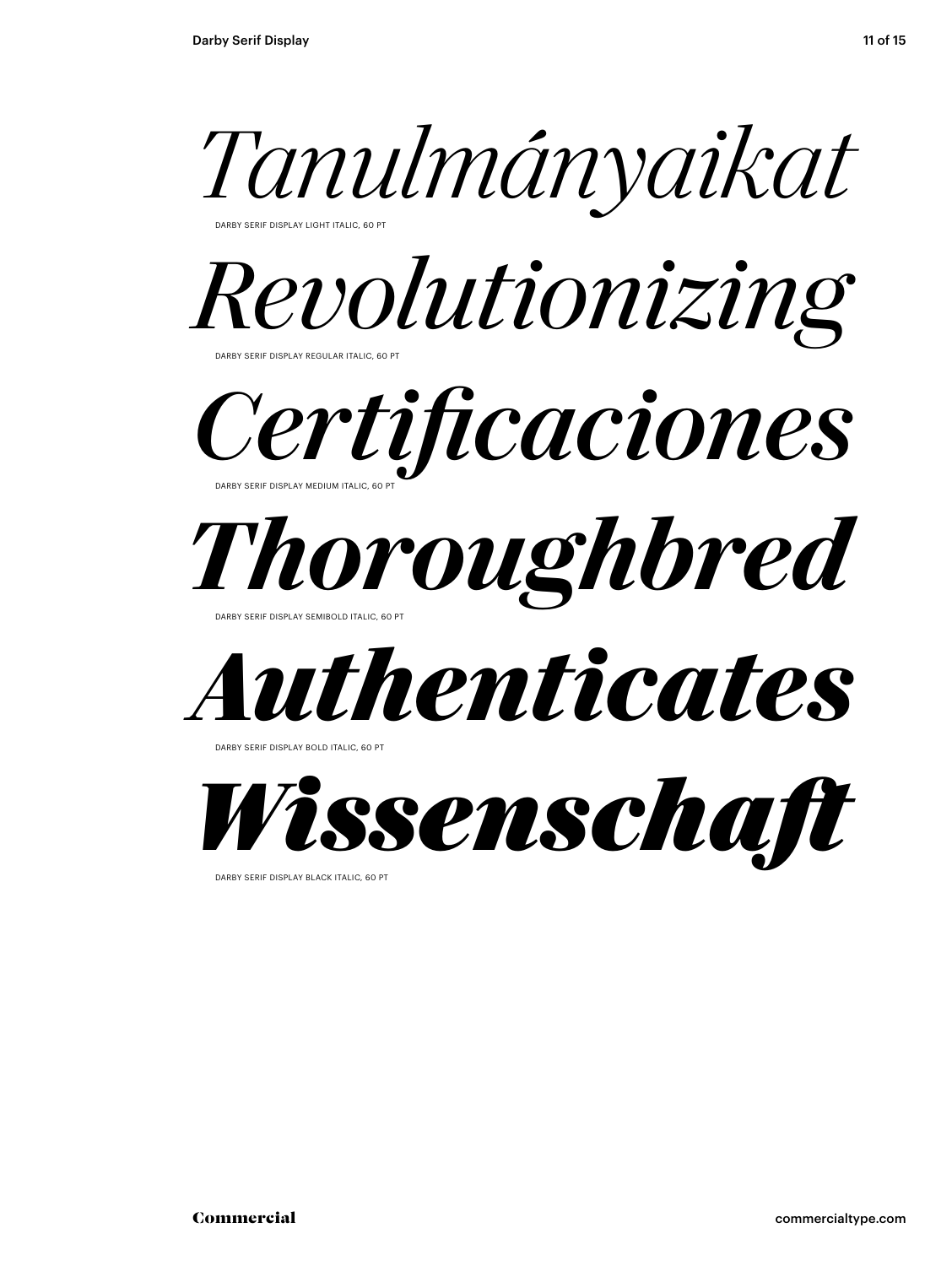| UPPERCASE                               | ABCDEFGHIJKLMNOPQRSTUVWXYZ                                                                                                                          |  |  |  |  |  |
|-----------------------------------------|-----------------------------------------------------------------------------------------------------------------------------------------------------|--|--|--|--|--|
| LOWERCASE                               | abcdefghijklmnopqrstuvwxyz                                                                                                                          |  |  |  |  |  |
| SMALL CAPS                              | ABCDEFGHIJKLMNOPQRSTUVWXYZ                                                                                                                          |  |  |  |  |  |
| STANDARD PUNCTUATION                    |                                                                                                                                                     |  |  |  |  |  |
| ALL CAP PUNCTUATION                     | $i\dot{\zeta}$ ---()[]{}/ \@«»<>                                                                                                                    |  |  |  |  |  |
| SMALL CAP PUNCTUATION                   | $113.28$ $\cdots$                                                                                                                                   |  |  |  |  |  |
| LIGATURES                               | fb ff fh fi fj fk fl ft ffb ffh ffi ffj ffk ffl fft                                                                                                 |  |  |  |  |  |
| PROPORTIONAL LINING<br>default figures  | $$E&1234567890$ Qf%‰ $^{a_0}$ #°′″<+=-×÷><±≠≈≥                                                                                                      |  |  |  |  |  |
| PROPORTIONAL OLDSTYLE                   | $$E&Y12345678900\%$ % $$+=-x.+>=\pm z\pm z\approx$                                                                                                  |  |  |  |  |  |
| TABULAR LINING                          | $$ \pounds \pounds \pounds \pounds 1234567890$ $~\pounds \pmod{ \#^{\circ} < + \, \text{--} \times \pounds > \, \leq \, \pm \not \approx \, \geq }$ |  |  |  |  |  |
| TABULAR OLDSTYLE                        | $EEY12345678900f\%$ % $t^{\circ}<+=-x$ :> $\leq \pm z \geq$                                                                                         |  |  |  |  |  |
| PROPORTIONAL SMALL CAP                  | $EEY1234567890f\%$ %-+=- $\times$ :> $\leq \pm \neq z$                                                                                              |  |  |  |  |  |
| TABULAR SMALL CAP                       | $$EEY1234567890f\%$ % $\frac{6}{100}$ < $+$ = $ \times$ $\div$ $>$ $\leq$ $\pm$ $\neq$ $\approx$ $\geq$                                             |  |  |  |  |  |
| PREBUILT FRACTIONS                      | $\frac{1}{2}$ $\frac{1}{3}$ $\frac{2}{3}$ $\frac{1}{4}$ $\frac{3}{4}$ $\frac{1}{8}$ $\frac{3}{8}$ $\frac{5}{8}$ $\frac{7}{8}$                       |  |  |  |  |  |
| <b>NUMERATORS &amp;</b><br>DENOMINATORS | $\rm{H^{1234567890}\!/\!_{1234567890}}$                                                                                                             |  |  |  |  |  |
| STYLISTIC ALTERNATES                    | C C ĆĈČĊÇ ĆĈČĊÇ                                                                                                                                     |  |  |  |  |  |
| <b>ACCENTED UPPERCASE</b>               | ÁÂÀÄÅÃĂĀĄÅÆÆÇĆČĈÒĐÉÊÈËĚĒE<br>ĞĜĢĠĦĤÍÎÌĨĪĮĨĬĴĶŁĹĽĻĿÑŃŇŅŅÓÔÒÖÕ<br>ŐŌØŐŒŔŘŖŠŚŞŜŞÞŤŢŦÚÛÙÜŬŰŪŲŮŨ<br>ŴŴŴŴŶŶŸIJŽŹŻ                                         |  |  |  |  |  |
| ACCENTED LOWER CASE                     | áâàäåãããaåææçćčĉċďđðéêèëěēeğĝġġħĥ<br>ıíîìïiījĩĭiĵjķŀĺľḷŀñńňņ'nŋóôòöõőōøøœŕřŗßšś<br>şŝşþťttúûùüŭűūųůũẃŵẁẅýŷỳÿjžźż                                    |  |  |  |  |  |
| ACCENTED SMALL CAPS                     | ÁÂÀÄÅÃĂĀĄÅÆÆÇĆČĊĎĐÉÊÈËĔĖĒĘĞĜĢĠĦ<br>ĤÍÎÌÏIĪĮĨĬĴĶŁĹĽĻĿÑŃŇŅŊÓÔŎÖŐŐŌØŒŔŘŖ<br>ŠŚŞŜŞÞŤŢŦÚÛÙÜŬŰŨŲŮŨŴŴŴŴÝŶŶŸIJŽŹŻ                                           |  |  |  |  |  |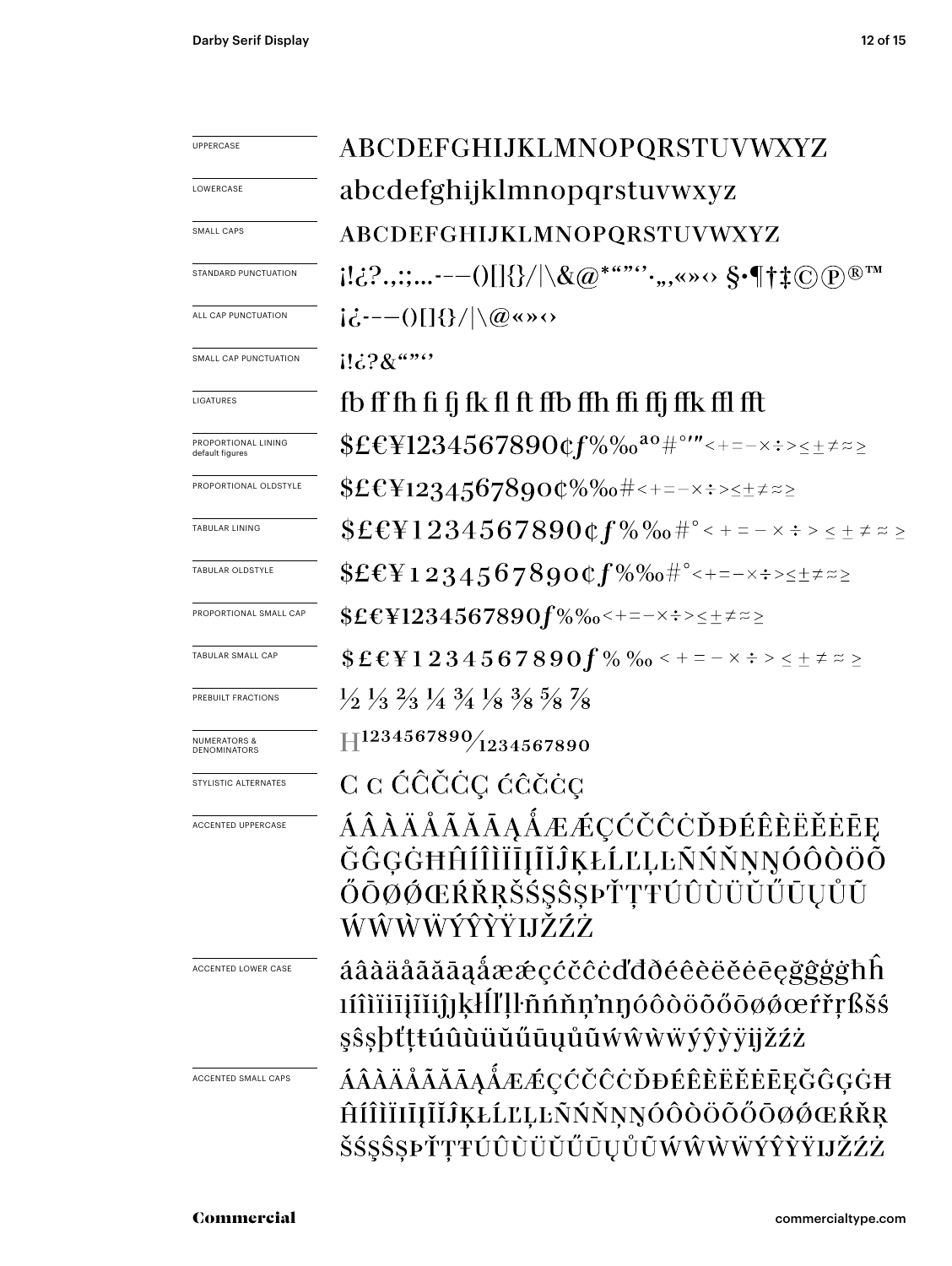| <b>UPPERCASE</b>                        | <i>ABCDEFGHIJKLMNOPQRSTUVWXYZ</i>                                                                                                                                                                                                                                                                                        |  |  |  |  |
|-----------------------------------------|--------------------------------------------------------------------------------------------------------------------------------------------------------------------------------------------------------------------------------------------------------------------------------------------------------------------------|--|--|--|--|
| LOWERCASE                               | abcdefghijklmnopqrstuvwxyz                                                                                                                                                                                                                                                                                               |  |  |  |  |
| SMALL CAPS                              | <i>ABCDEFGHIJKLMNOPQRSTUVWXYZ</i>                                                                                                                                                                                                                                                                                        |  |  |  |  |
| STANDARD PUNCTUATION                    | $d\mathcal{C}^{1,1}(\mathcal{C}^{2,2},\mathcal{C}^{2},\mathcal{C}^{2},\mathcal{C}^{2})=\mathcal{O}(\mathcal{U}^{2}/\mathcal{U})\setminus\mathcal{C}(\mathcal{Q})^{*}\stackrel{a.s.s.s.}{\otimes}\mathcal{C},\quad \text{where } \mathcal{C}^{*}\text{ is a constant.}$<br>$(\widehat{R})$ TM                             |  |  |  |  |
| ALL CAP PUNCTUATION                     | $i\ddot{\sigma}$ :-- $\frac{1}{2}$ ( $\frac{1}{2}$ $\frac{1}{2}$ $\frac{1}{2}$ $\frac{1}{2}$ $\frac{1}{2}$ $\frac{1}{2}$ $\frac{1}{2}$ $\frac{1}{2}$ $\frac{1}{2}$ $\frac{1}{2}$ $\frac{1}{2}$ $\frac{1}{2}$ $\frac{1}{2}$ $\frac{1}{2}$ $\frac{1}{2}$ $\frac{1}{2}$ $\frac{1}{2}$ $\frac{1}{2}$ $\frac{1}{2}$ $\frac{1$ |  |  |  |  |
| SMALL CAP PUNCTUATION                   | $il\epsilon$ ? $\&$ """                                                                                                                                                                                                                                                                                                  |  |  |  |  |
| LIGATURES                               | fb ff fh fi fj fk fl ft ffb ffh ffi ffj ffk ffl fft                                                                                                                                                                                                                                                                      |  |  |  |  |
| PROPORTIONAL LINING<br>default figures  |                                                                                                                                                                                                                                                                                                                          |  |  |  |  |
| PROPORTIONAL OLDSTYLE                   | $$ \pounds \pounds \pounds \pounds 12345678900\% \%$ o#<+=-x $\Rightarrow$ $\Rightarrow$ $\pm$ $\neq$ $\approx$ $\geq$                                                                                                                                                                                                   |  |  |  |  |
| <b>TABULAR LINING</b>                   | $\text{\textit{SE}}{\text{\textit{E}}{}}1234567890$ $\text{\textit{cf}}\,\%$ $\%$ of $\text{\textit{f}}\simeq$ + = – $\times$ $\text{\textit{+}}$ > $\times$ $\pm$ $\neq$ $\approx$ $\geq$                                                                                                                               |  |  |  |  |
| TABULAR OLDSTYLE                        | $$EEF1234567890$ of $$\%$ % $\#$ e + = - x $\div$ > $\leq$ $\pm$ $\neq$ $\approx$ $\geq$                                                                                                                                                                                                                                 |  |  |  |  |
| PROPORTIONAL SMALL CAP                  |                                                                                                                                                                                                                                                                                                                          |  |  |  |  |
| TABULAR SMALL CAP                       | $$E$ £ $F1234567890f\%$ ‰ < + = $ \times$ $\div$ > $\leq$ $\pm$ $\neq$ $\approx$ $\geq$                                                                                                                                                                                                                                  |  |  |  |  |
| PREBUILT FRACTIONS                      | $\frac{1}{2}$ $\frac{1}{3}$ $\frac{2}{3}$ $\frac{1}{4}$ $\frac{3}{4}$ $\frac{1}{8}$ $\frac{3}{8}$ $\frac{5}{8}$ $\frac{7}{8}$                                                                                                                                                                                            |  |  |  |  |
| <b>NUMERATORS &amp;</b><br>DENOMINATORS | $H^{1234567890}/_{1234567890}$                                                                                                                                                                                                                                                                                           |  |  |  |  |
| ACCENTED UPPERCASE                      | ÁÂÀÄÅÃĂĀĀĄÅÆÆÇĆČĈÒĐÉÊÈËĔĒĒĘĞ<br>ĜĢĠĦĤÍÎÌĬĪĮĨĬĴĶŁĹĽĻĿÑŃŇŅŊÓÔŎŎŐŐ<br>ŌØŐŒŔŘŖŠŚŞŜȘPŤŢŦŰÛÙŬŬŬŨŲŮŨŴŴ<br>ŴŴŶŶŶŸIJŽŹŻ                                                                                                                                                                                                           |  |  |  |  |
| <b>ACCENTED LOWER CASE</b>              | áâàäåãããaaåææçćčĉcďđðéêèëĕēeğĝģģħĥí<br>îìïiīįĩĭiĵĵkłll[ŀñńňṇ'nŋóôòöõőōøøœŕřŗßšśşŝş<br><i>þťṭtúûùüŭűūyůũŵŵŵŵŷŷỳijžźż</i>                                                                                                                                                                                                  |  |  |  |  |
| <b>ACCENTED SMALL CAPS</b>              | ÁÂÀÄÅÃĂĀĄÅÆÆÇĆČĈÒĐÉÊÈËĔĔĒĘĞĜĢĠĦĤ<br>ÍÎÌÏIĪĮĨĬĴĶŁĹĽĻĿÑŃŇŅŊÓÔÒÖŐŐŌØØŒŔŘRŠŚ<br>ŞŜŞPŤŢŦÚÛÙÜŬŰŨŲŮŨŴŴŴŴÝŶŶŸIJŽŹŻ                                                                                                                                                                                                               |  |  |  |  |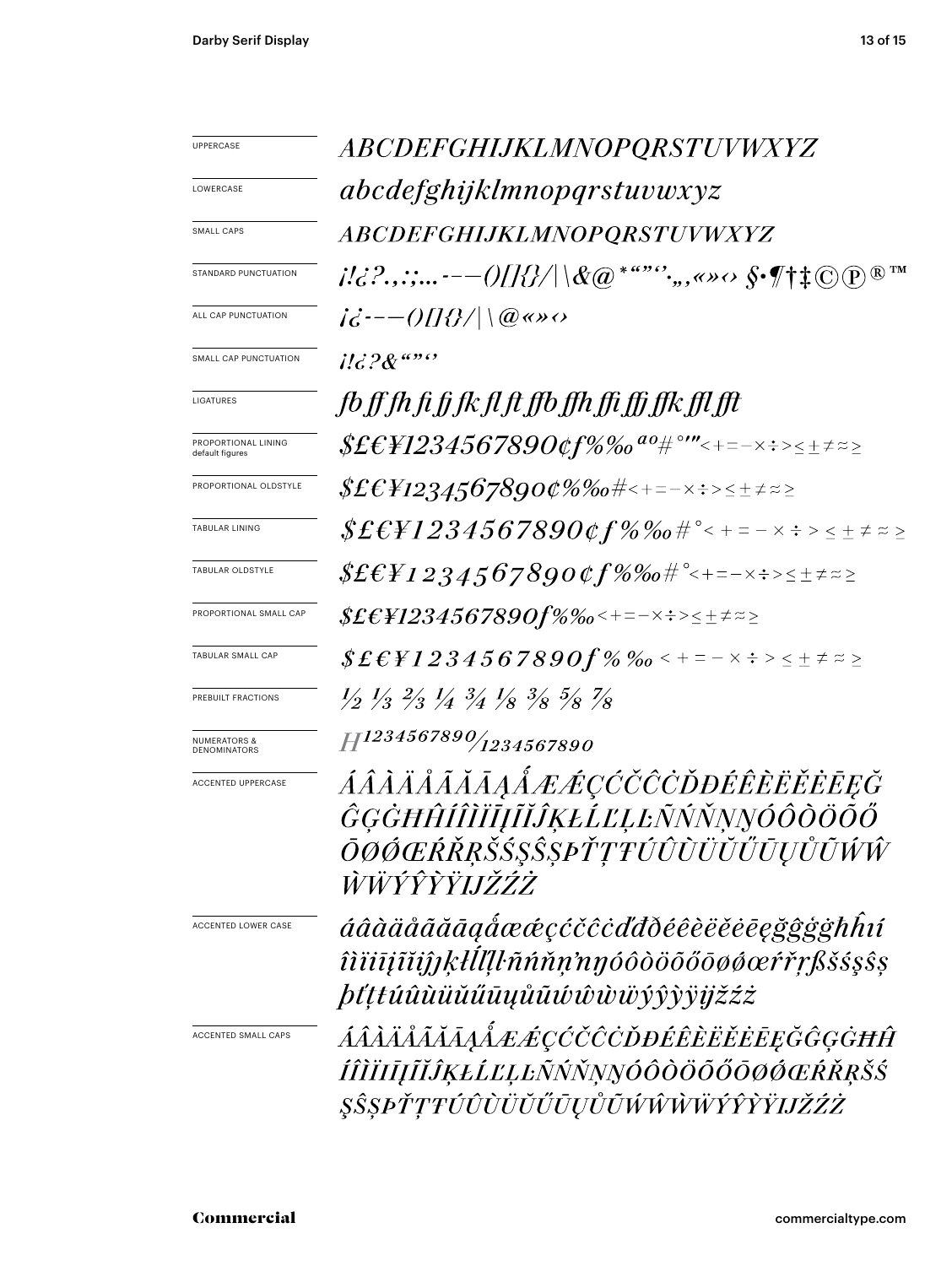| <b>OPENTYPE FEATURES</b><br>FAMILY WIDE                                   | <b>DEACTIVATED</b>                  |                               |                                 | <b>ACTIVATED</b>                         |                                                       |  |
|---------------------------------------------------------------------------|-------------------------------------|-------------------------------|---------------------------------|------------------------------------------|-------------------------------------------------------|--|
| ALL CAPS<br>opens up spacing, moves up<br>punctuation, cap-height figures | $\mathcal{L}$ Belts & «Socks» @ £9? |                               |                                 | $\ddot{\text{c}}$ BELTS & «SOCKS» @ £9?  |                                                       |  |
| SMALL CAPS                                                                | $\epsilon$ Belts & «Socks» @ £9?    |                               |                                 | $\dot{\text{c}}$ BELTS & «SOCKS» @ £9?   |                                                       |  |
| ALL SMALL CAPS<br>includes punctuation & figures                          | $\mathcal{L}$ Belts & «Socks» @ £9? |                               |                                 | $\ddot{\text{c}}$ BELTS & «SOCKS» @ £9?  |                                                       |  |
| PROPORTIONAL LINING<br>default figures                                    | March:<br>April:                    | $$2,460$ €1,895               | ¥7,031 £9,215                   | March:<br>April:                         | $$2,460$ €1,895<br>¥7,031 £9,215                      |  |
| PROPORTIONAL OLDSTYLE                                                     | March:<br>April:                    | \$2,460 €1,895                | ¥7,031 £9,215                   | March:<br>April:                         | $$2,460$ €1,895<br>$\text{\textsterling}7,031$ £9,215 |  |
| TABULAR LINING                                                            | March:<br>April:                    | \$2,460 €1,895                | ¥7,031 £9,215                   | March:<br>April:                         | $$2,460$ €1,895<br>¥7,031 £9,215                      |  |
| TABULAR OLDSTYLE                                                          | March:<br>April:                    | \$2,460 €1,895                | ¥7,031 £9,215                   | March:<br>April:                         | $$2,460$ €1,895<br>$\text{\textsterling}7,031$ £9,215 |  |
| PROPORTIONAL SMALL CAP                                                    | March:<br>April:                    | \$2,460 €1,895                | ¥7,031 £9,215                   | <b>MARCH:</b><br><b>APRIL:</b>           | \$2,460 €1,895<br>¥7,031 £9,215                       |  |
| TABULAR SMALL CAP                                                         | March:<br>April:                    |                               | \$2,460 €1,895<br>¥7,031 £9,215 | <b>MARCH:</b><br><b>APRIL:</b>           | $$2,460$ $$1,895$<br>¥7,031 £9,215                    |  |
| <b>FRACTIONS</b><br>ignores numeric date format                           | $21/03/10$ and $21/18$              |                               |                                 | $21/03/10$ and $2\frac{1}{18}$ $460/920$ |                                                       |  |
| DENOMINATOR<br>for making arbitrary fractions                             | 0123456789 0123456789               |                               |                                 | 0123456789 0123456789                    |                                                       |  |
| <b>NUMERATOR</b><br>for making arbitrary fractions                        | 0123456789 0123456789               |                               |                                 | 0123456789 0123456789                    |                                                       |  |
| <b>LANGUAGE FEATURE</b><br>Català (Catalan) ŀ glyph                       | CEL·LA síl·laba xinel·la            |                               |                                 | CELLA síl·laba xinel·la                  |                                                       |  |
| <b>LANGUAGE FEATURE</b><br>Nederlands (Dutch) ij glyph                    |                                     | <b>IJmuiden zijds vrijdag</b> |                                 |                                          | <b>IJmuiden ZIJDS vrijdag</b>                         |  |
| LANGUAGE FEATURE<br>Polski (Polish) kreska accent                         | SŁOD GŁÓWNA których                 |                               |                                 | SŁÓD GŁÓWNA których                      |                                                       |  |
| LANGUAGE FEATURE<br>Română (Romanian) s accent                            | INSUSI TOTUŞI câştigat              |                               |                                 | ÎNSUȘI TOTUȘI câștigat                   |                                                       |  |
| <b>OPENTYPE FEATURES</b><br>ROMAN ONLY                                    | <b>DEACTIVATED</b>                  |                               |                                 | <b>ACTIVATED</b>                         |                                                       |  |

STYLISTIC SET 01<br>alternate C

Cut close to the NACA limit Cut close to the NACA limit